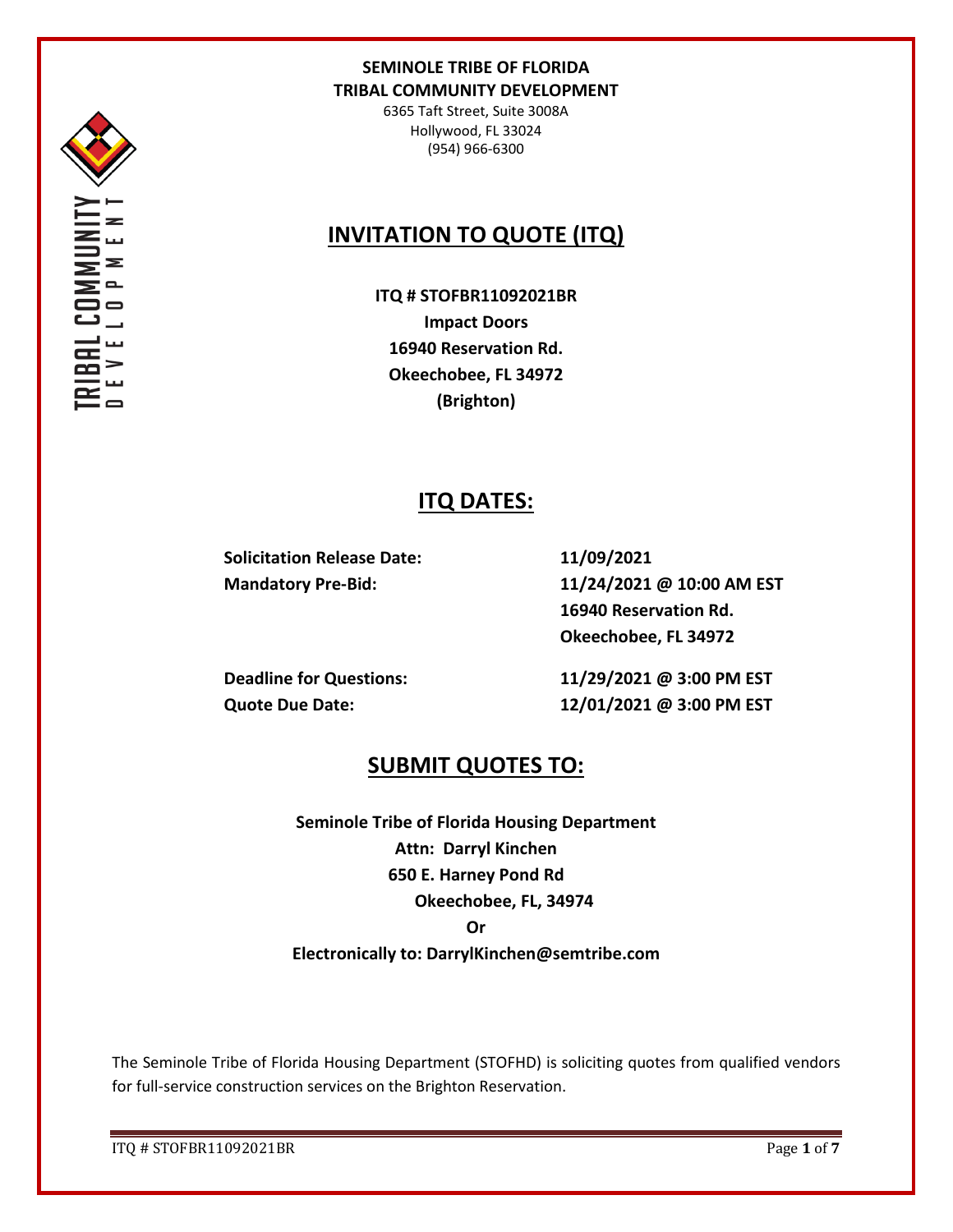6365 Taft Street, Suite 3008A Hollywood, FL 33024 (954) 966-6300

## **SECTION 1: INTRODUCTION AND INSTRUCTIONS**

#### **1.0 INTRODUCTION**

This ITQ provides prospective firms with sufficient information to enable them to prepare and submit quotes to the Seminole Tribe of Florida Housing Department (STOFHD) for The STOFHD is initiating this competitive ITQ to qualified Vendors who are in the business of providing General Contractor Services, capable of completing numerous job functions/services in a timely manner and therefore, seeks to enter into an Agreement with that Vendor.

#### **1.1 INSTRUCTIONS**

This Invitation To Quote (ITQ) contains the instructions governing the quotes to be submitted and the material to be included therein; as well as any mandatory requirements that must be met to be eligible for consideration. All requests for clarification and/or any additional questions regarding this ITQ must be submitted via email to: DarrylKinchen@semtribe.com

 Seminole Tribe of Florida Housing Department ATTN: **Darryl Kinchen**

 **650 E. Harney Pond Rd Okeechobee, FL, 34974**

A mandatory pre-bid meeting at the home is scheduled for **Wednesday, 11/24/2021 at 10:00 am**

**Only those emailed or sealed quotes received in this Brighton Housing Department office on or before the Due Date and time will be eligible for consideration. Any quote received after the Due Date and time, regardless of the method of delivery, will be discarded**.

The STOFHD hereby notifies all bidders that if your quote is selected, you will be required to enter into a formal contract with the Seminole Tribe of Florida for the services you are bidding. You will also be required to meet all company vendor, insurance and certification requirements.

The STOFHD reserves the right to reject any or all quotes, to waive formalities or informalities, and to award contract, either in whole or in part. The right is also reserved to select minority vendors and/or vendors with tribal member ownership.

All quotes submitted become the property of STOFHD upon receipt. The content of all quotes shall be kept confidential.

ITQ # STOFBR11092021BR Page **2** of **7**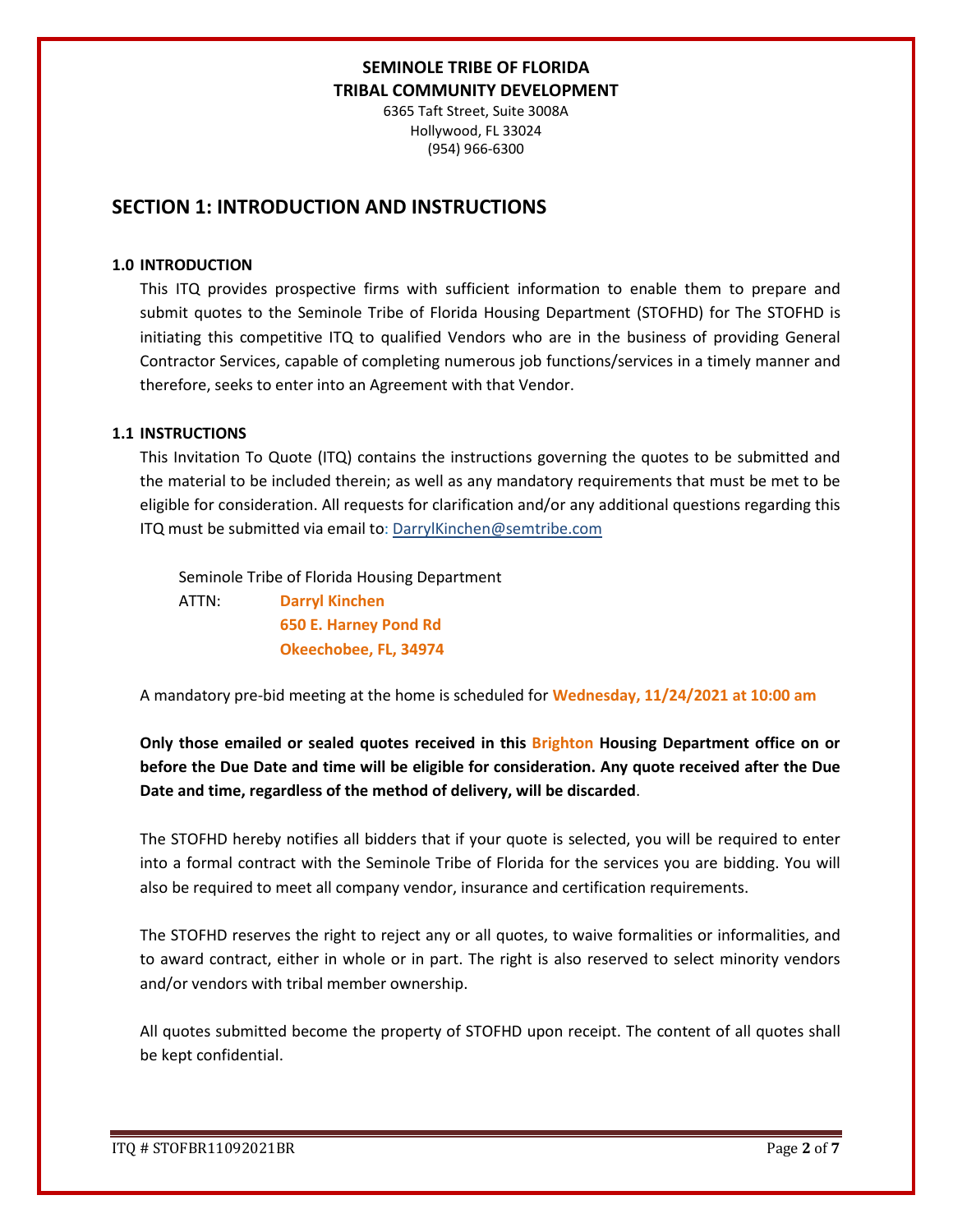6365 Taft Street, Suite 3008A Hollywood, FL 33024 (954) 966-6300

## **SECTION 2: GENERAL REQUIREMENTS**

### **2.0 OBJECTIVE**

The objective of this ITQ is to provide sufficient information to enable qualified Respondents to submit written quotes. This ITQ is neither a contractual offer nor a commitment to purchase any products or services. All information contained in the quote must be legible. Any and all corrections and or erasures must be initialed. **Each quote shall be signed in ink by an authorized representative of the respondent**. The contents of the quote submitted by the successful respondent of the ITQ may become part of the contract awarded as a result of this solicitation.

#### **2.1 SCOPE OF WORK (SOW)**

The Scope-of-Work ("SOW") contained in the Attachments describes the services expected for a Contractor to provide the STOFHD. Respondent must ensure that all such services contained in the SOW are provided for in every particular and shall meet or exceed the level of quality, availability, features, functionality, frequency, accuracy, and performance.

The silence of specifications or requirements as to any detail contained in this document or any of the attachments or exhibits, or the apparent omission from any specifications or requirements, or a detailed description concerning any point, shall be regarded as meaning that only the best commercial practices shall prevail and that only material and workmanship of the finest quality are to be used. All interpretations of the Scope of Work shall be made on the basis of this statement.

### **2.3 NOTIFICATION**

Each respondent submitting a quote in response to this ITQ will be notified in writing as to acceptance or rejection of their quote. Release of notification letters should be within sixty (60) days of the quote submission date. STOFHD reserves the right to delay this action if it is deemed to be in the best interests of STOFHD.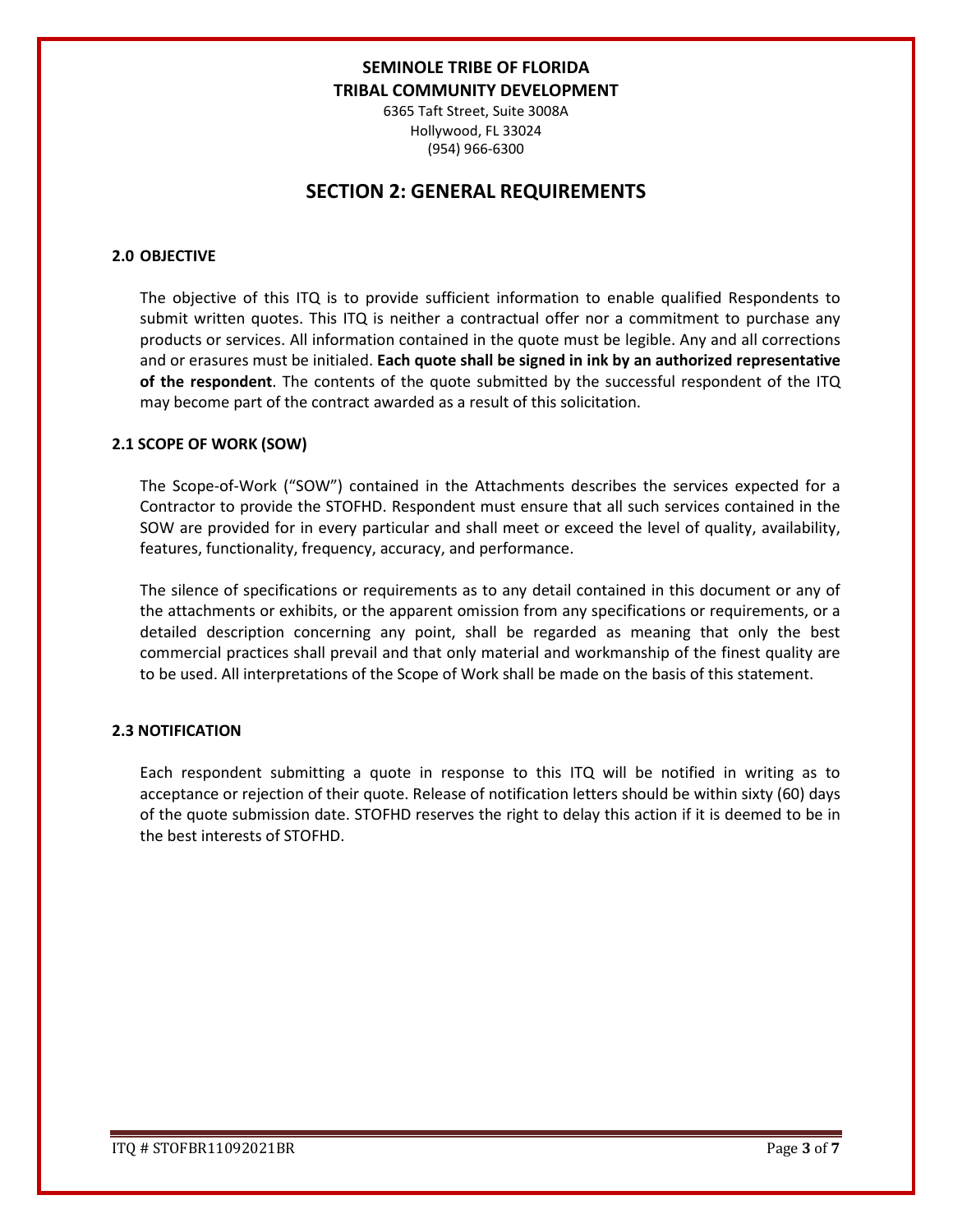6365 Taft Street, Suite 3008A Hollywood, FL 33024 (954) 966-6300

## **Housing Standardized Request for Repairs/Construction**

### **Bathroom:**

- All wood cabinets are required at all times, when like for like is stated if current cabinet is particle board, include in the bid the price to replace with all wood
- Dur-rock on walls in the shower or tub area
	- o All joints, corners and around windows must be sealed with red guard
	- o Extend the Dur-rock 2' on all sides beyond the shower or tub
- Shower floor mortar bed, no foam or any other products should be used
	- o Minimum 2-4% pre-slope
- Liner should be water tested for 24 hours
	- o Minimum 6 inches
- All floor tile should be slip/skid resistant
- Shower floor tile should be a maximum of 2x2 mesh
- Provide backing for all walls inside tub/shower area between 32" and 38"
- Faucets should be Kohler or Delta
- From shower diverter to shower head piping must be copper tubing and copper fittings o Secure the diverter and pipe fittings securely
- When tiling the walls extend 2 feet passed the shower or tub
- ADA bathroom the entire bathroom must be tile a minimum of 4 feet
- All toilets must be Kohler highline
- All exhaust must be vented through the roof or soffit
	- o The exhaust fan and light for the bathroom must be on the same switch
- All paint must be high gloss

### **Kitchen:**

- All wood cabinets are required at all times, when like for like is stated if current cabinet is particle board, include in the bid the price to replace with all wood.
- All sinks should be deep double drop in sinks
- Faucets should be Delta with a pull out spray hose
- Moisture resistant (purple) drywall
- Cabinet screws should be a minimum of  $2 \frac{1}{2}$  inches
	- o Efforts should be made to find a stud
- If drywall is removed from floor to ceiling, blocking must be provided for upper and lower cabinets

All microwave and kitchen hoods must be exhausted outside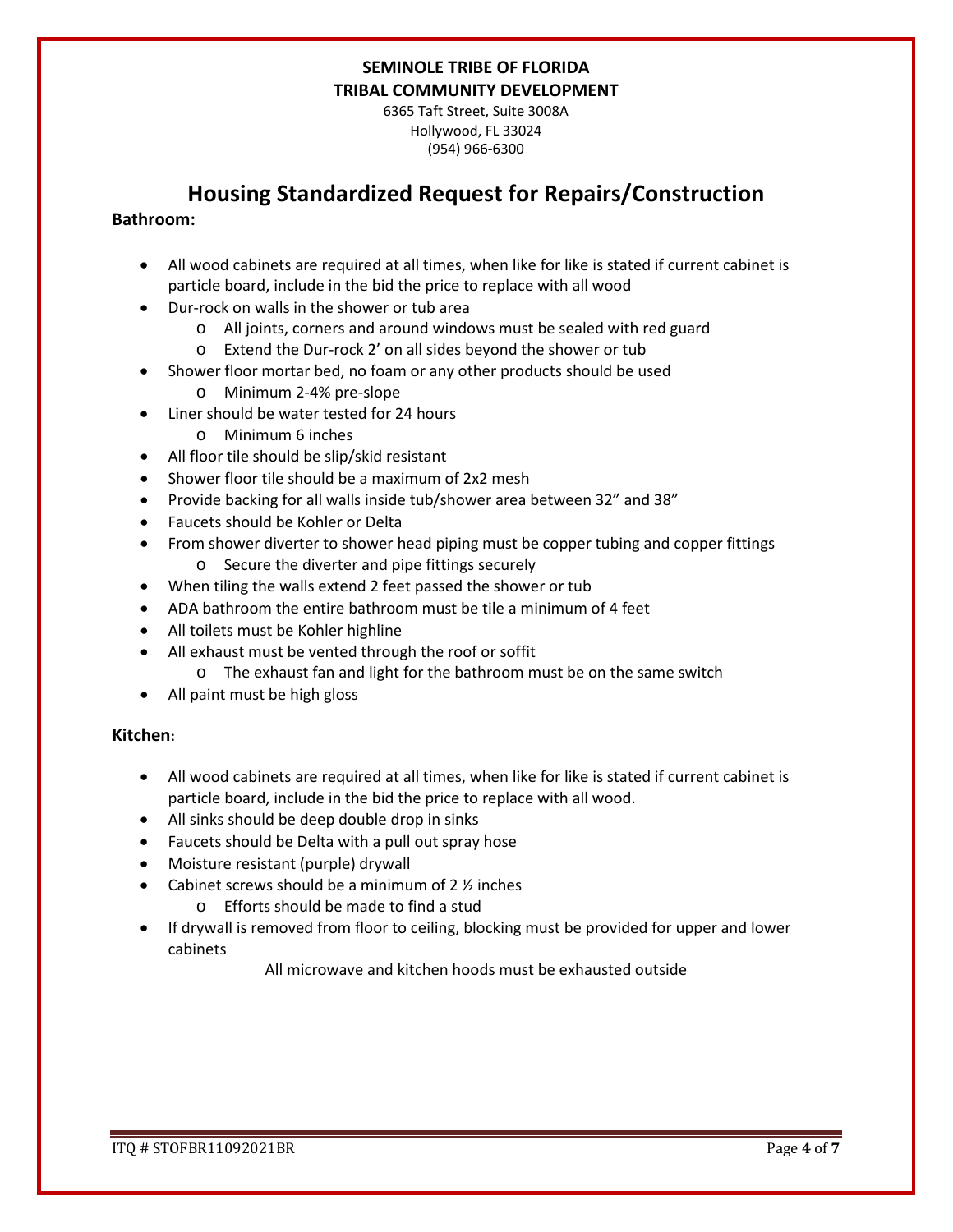6365 Taft Street, Suite 3008A Hollywood, FL 33024 (954) 966-6300

### **Mechanical/HVAC:**

- All AC units must be installed on a metal stand with a secondary pan and connect float switch
- A primary float switch must be installed and connected
- When replacing duct work all joints and seams must be taped and mastic
- All new HVAC units must be a minimum of 16 seer
- All flexible ducts must be a minimum of R8 R-value
- All disconnects should be the pull type non-fuse
- Rheem, Goodman, Night and Day units preferred
- Caulk around all AC vents
- Keyed lockout caps must be on all units

### **Water Heaters:**

- GE brand, replaced like for like gallon size
- Drain pan required
- TRV piped to the outside
- All water heaters should have a separate shut off switch
- New code required Energy conservation code chapter 4
- Heat traps are mandatory

### **General Notes:**

- Schedules must be submitted with all bids and updated any time there is a change
- Contractors are expected to work Monday-Friday, 8:00am-5:00pm unless otherwise specified by the project manager
- When installing new drywall in bedroom, living room etc., backing must be provided for TV's being mounted on the wall
- Place a chase and an outlet at the same area where backing is located
- Seal all recess lighting, caulk the lights to the ceiling
- Caulk around all exterior lights
- All exterior light fixtures must be LED
- Any penetration that are made through the wall to the exterior must be caulked or sealed
- Any new gutters must have leaf guard
- Any roof repairs/replacement must follow Miami-Dade standards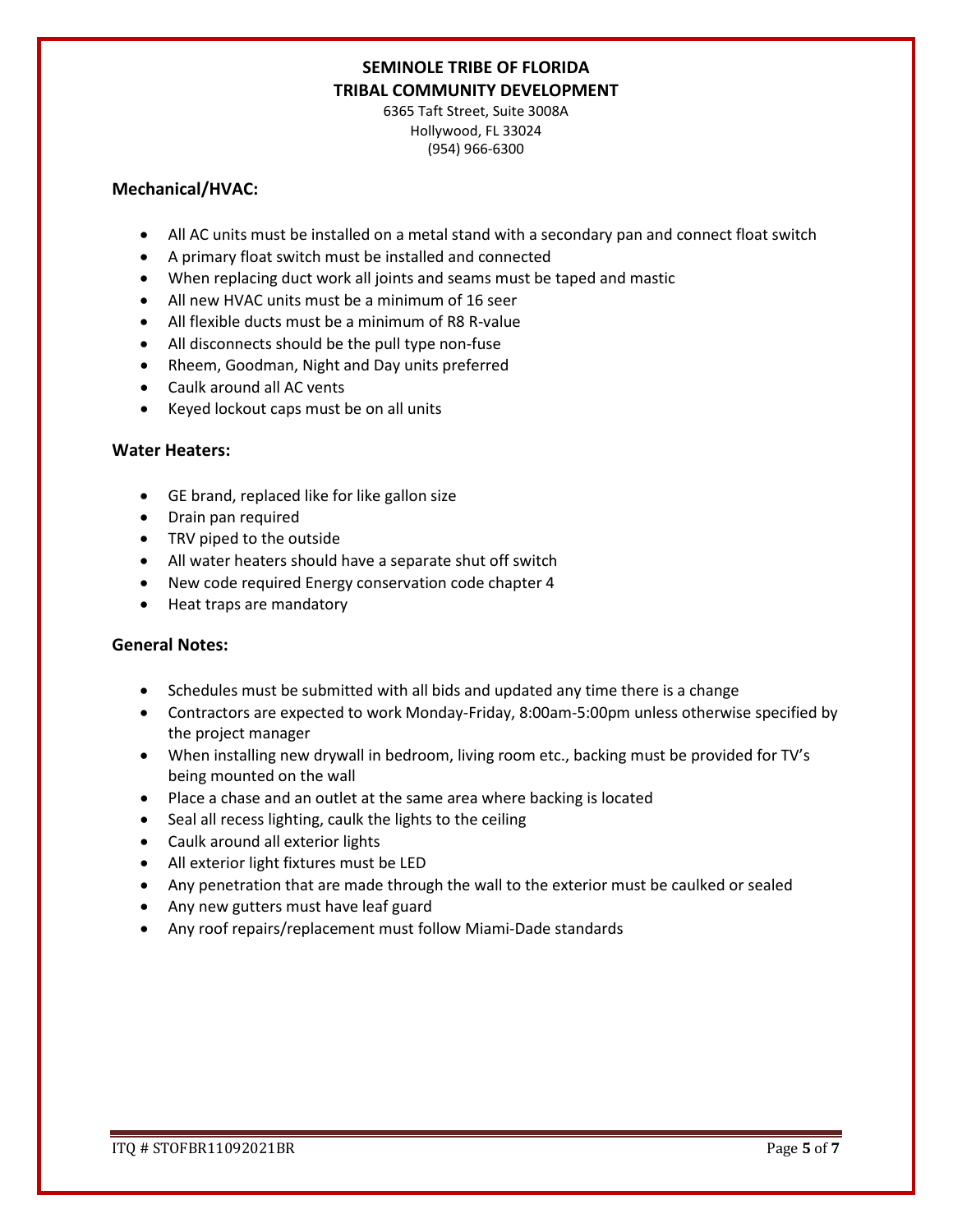6365 Taft Street, Suite 3008A Hollywood, FL 33024 (954) 966-6300

# **Scope of work Impact Doors**

- Supply all labor and materials.
- All materials being installed shall be of equivalent make/model to the original material being removed. (Unless it has first been approved by the Housing Department)
- All work performed shall be as per code(s).
- **Schedule of Values and proposed Schedule shall be submitted with proposals.**
- Supply all drawings/prints and any other documentation needed by the Building Department.
- Clean up jobsite daily and before the final inspection of the completed job.
- Call the Building Department & Housing Department for all inspections, before and during the installation process. (Darryl Kinchen 954-279-4784)
- Contact Housing Department for final inspection, prior to leaving the jobsite.

### **General**

- Remove existing front & back doors & frames dispose of debris.
- Supply all labor and materials to install Impact Rated doors, frames and trim for both openings (like for like), alternates to be approved by Housing Department.
- Contractor shall protect existing finishes, provide zip walls as needed to eliminate bugs and debris from entering the home.
- Repair all stucco & drywall around openings. Match as closely as possible.
- Contractor shall provide paint color samples for doors to be selected by TM if color change requested.
- Hardware shall be included like for like finish shall be antique brass.
- Caulk, prime, paint drywall & trim on interior repairs.
- Caulk, paint exterior stucco repairs at both doors.
- Final clean all doors, openings, and remove all debris from site.

## **Contractor/Vendor Requirements:**

- It is the contractor's responsibility to obtain any and all permits required to perform the task listed in the above Scope of Work.
- A schedule must be provided before a PO will be requested.
- Send all invoices to [invoices@semtribe.com](mailto:invoices@semtribe.com) and copy project manager. DO NOT attempt process invoices through the Housing Department.